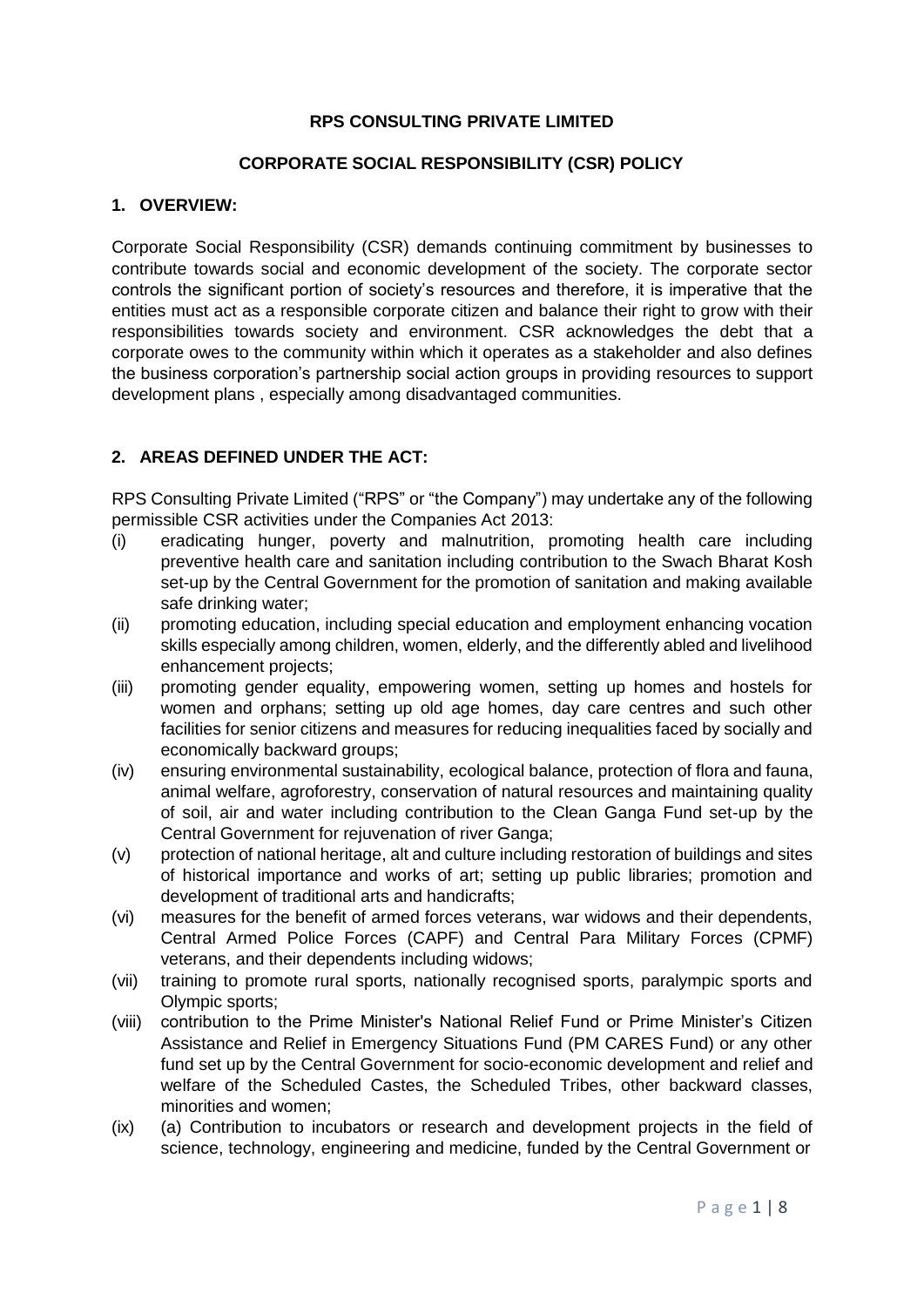State Government or Public Sector Undertaking or any agency of the Central Government or State Government; and

(b) Contributions to public funded Universities; Indian Institute of Technology (IITs); National Laboratories and autonomous bodies established under Department of Atomic Energy (DAE); Department of Biotechnology (DBT); Department of Science and Technology (DST); Department of Pharmaceuticals; Ministry of Ayurveda, Yoga and Naturopathy, Unani, Siddha and Homoeopathy (AYUSH); Ministry of Electronics and Information Technology and other bodies, namely Defense Research and Development Organisation (DRDO); Indian Council of Agricultural Research (ICAR); Indian Council of Medical Research (ICMR) and Council of Scientific and Industrial Research (CSIR), engaged in conducting research in science, technology, engineering and medicine aimed at promoting Sustainable Development Goals (SDGs);

- (x) rural development projects;
- (xi) slum area development;
- (xii) disaster management, including relief, rehabilitation and reconstruction activities.
- (xiii) any other activity as may be notified, allowed, clarified by the government from time to time.

For the purpose of implementing CSR efforts of the Company in continued and effective manner in accordance with the statutory specifications and Company's Vision, Education, Training, Skill Development and Funding Technology Incubators have been identified as the thrust areas for the action.

Apart from above, Company may also take initiatives in the following domains:

- a) Environment Protection
- b) Social / Women Empowerment
- c) Community Welfare
- d) Upliftment of standards of society

### **3. OBJECTIVES OF THE CSR POLICY:**

This CSR Policy shall aim to undertake tasks/projects to achieve results in some of the following areas:

- a) Initiate welfare measures for society at large, so as to ensure that its poorer section derives the maximum benefit;
- b) Achieve Sustainable Development for all segments of the communities for enhancing value creation in society;
- c) Reach the unreached, uncared and unattended segments to ensure inclusive development in India;
- d) Reflect social responsibility of the Company towards to the society by way of imparting / upgrading education, training, skills and employability;
- e) Delineating Company's responsibility of global corporate citizenship and ensuring increased commitment at all levels in the organization so as to operate the business in an economically, socially and environment-friendly sustainable manner.
- f) Guide Company's strategic planning and to provide roadmap for CSR initiatives, as an integral part of overall business plan and in alignment with the business goals.
- g) To comply with the statutory requirement of the Companies Act, 2013.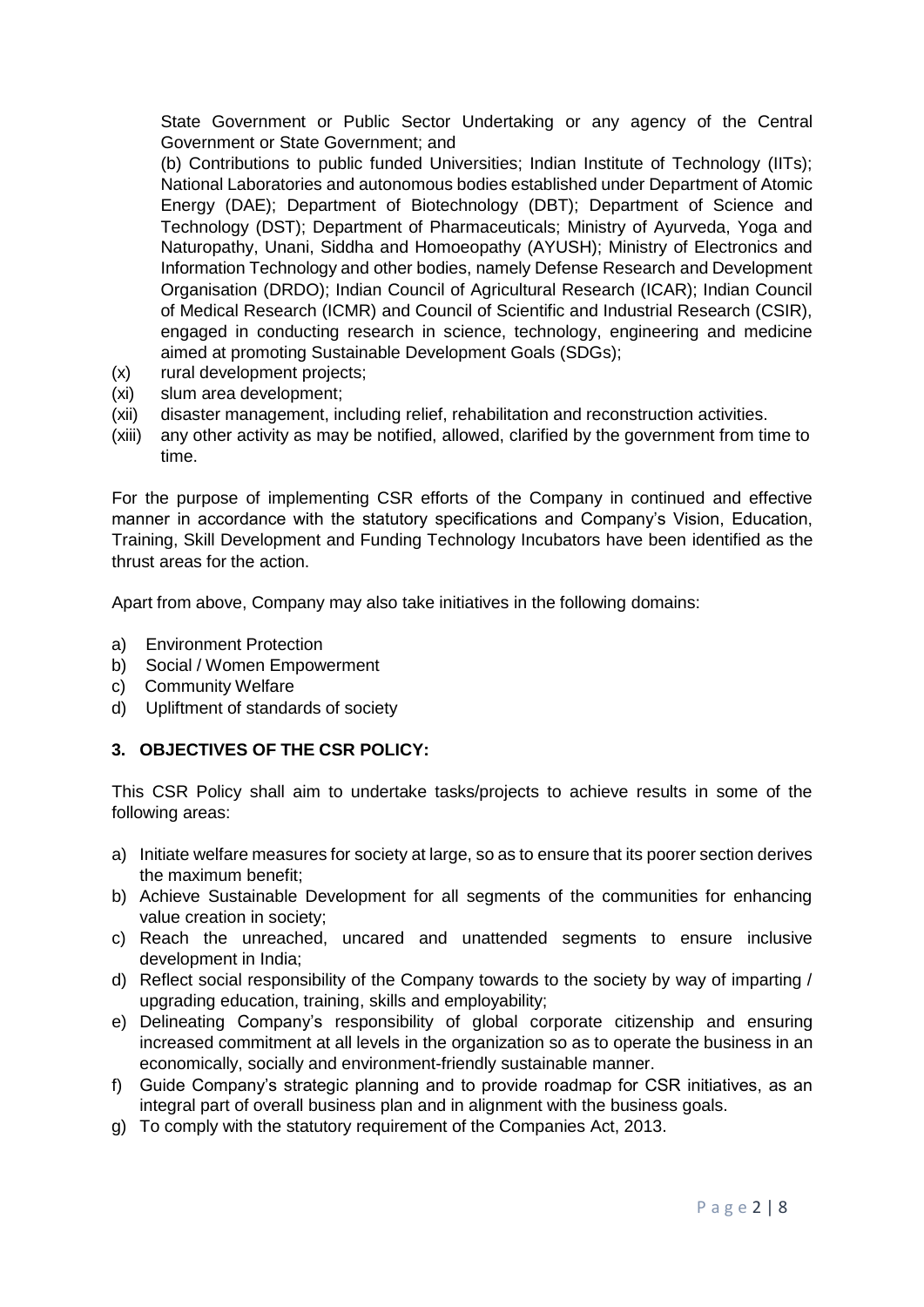### **4. CSR COMMITTEE:**

Under Section 135 of the Companies Act, 2013, Every Company having net worth of Rs. 500 Crore or more, or turnover of Rs. 1,000 Crore or more, or a net profit of Rs. 5 Crore or more during the immediately preceding financial year shall constitute a Corporate Social Responsibility Committee of the Board in compliance of the applicable provisions of the Companies Act 2013.

The Board of Directors, had re-constituted the CSR Committee of the Company w.e.f. January 17, 2022.The terms of reference of the CSR Committee shall be as under:

| <b>Composition</b>                   | Mr. Anand Sudarshan, Independent Director<br>Mr. Parappil Rajendran, Non-Executive Director<br>Mr. Prasad Balakrishnan, Whole Time Director<br>Mr. Sunil Chakuth, Non-Executive Director<br>Mr. Sapnesh Kumar Lalla, Non-Executive Director                                                                                                                                                                                                                                                                                                                                                                                                                                                                                                                                                                                                                                                                                                                                                                                                                                                                                                                                                                                                                                                                                                        |
|--------------------------------------|----------------------------------------------------------------------------------------------------------------------------------------------------------------------------------------------------------------------------------------------------------------------------------------------------------------------------------------------------------------------------------------------------------------------------------------------------------------------------------------------------------------------------------------------------------------------------------------------------------------------------------------------------------------------------------------------------------------------------------------------------------------------------------------------------------------------------------------------------------------------------------------------------------------------------------------------------------------------------------------------------------------------------------------------------------------------------------------------------------------------------------------------------------------------------------------------------------------------------------------------------------------------------------------------------------------------------------------------------|
| Chairman                             | Mr. Anand Sudarshan                                                                                                                                                                                                                                                                                                                                                                                                                                                                                                                                                                                                                                                                                                                                                                                                                                                                                                                                                                                                                                                                                                                                                                                                                                                                                                                                |
| <b>Meetings</b>                      | As and when required or through circular resolution                                                                                                                                                                                                                                                                                                                                                                                                                                                                                                                                                                                                                                                                                                                                                                                                                                                                                                                                                                                                                                                                                                                                                                                                                                                                                                |
| Quorum                               | Two members present shall form the quorum.                                                                                                                                                                                                                                                                                                                                                                                                                                                                                                                                                                                                                                                                                                                                                                                                                                                                                                                                                                                                                                                                                                                                                                                                                                                                                                         |
| <b>Invitees</b>                      | The Committee may invite any other official(s), person(s), and/or<br>expert(s), as it may deem necessary as invitee(s) to the meeting.                                                                                                                                                                                                                                                                                                                                                                                                                                                                                                                                                                                                                                                                                                                                                                                                                                                                                                                                                                                                                                                                                                                                                                                                             |
| Scope of actions<br>of CSR Committee | a) To formulate CSR Policy and recommend the same to the<br>Board of Directors for its approval;<br>b) To formulate plans and policies for performing various CSR<br>activities in the Thrust Areas;<br>To identify specific Thrust Areas / Projects / Activities, which<br>C)<br>shall be undertaken by the Company during the period;<br>d) To identify any other CSR activities (apart from Thrust Areas)<br>as may be required to be performed;<br>To ensure alignment of CSR objectives with Company's<br>e)<br>corporate strategy;<br>To finalize modalities of execution, implementation schedule<br>f)<br>and monitoring mechanism for each CSR Project;<br>To take various steps for implementation of various CSR<br>g)<br>plans and policies;<br>h) To decide and prioritize the activities commenced under CSR;<br>To monitor the performance of CSR activities and take<br>i)<br>corrective actions, if any, required in this regard;<br>To delegate the responsibility of performing CSR activities to<br>j)<br>any employee(s) of the Company;<br>To engage into collaboration with any specialized agencies<br>k)<br>like panchayats, associations, authorities, NGOs, institutes,<br>academic organizations, trusts, self-help groups, Government<br>/ Semi Government / autonomous organizations, professional<br>organizations; |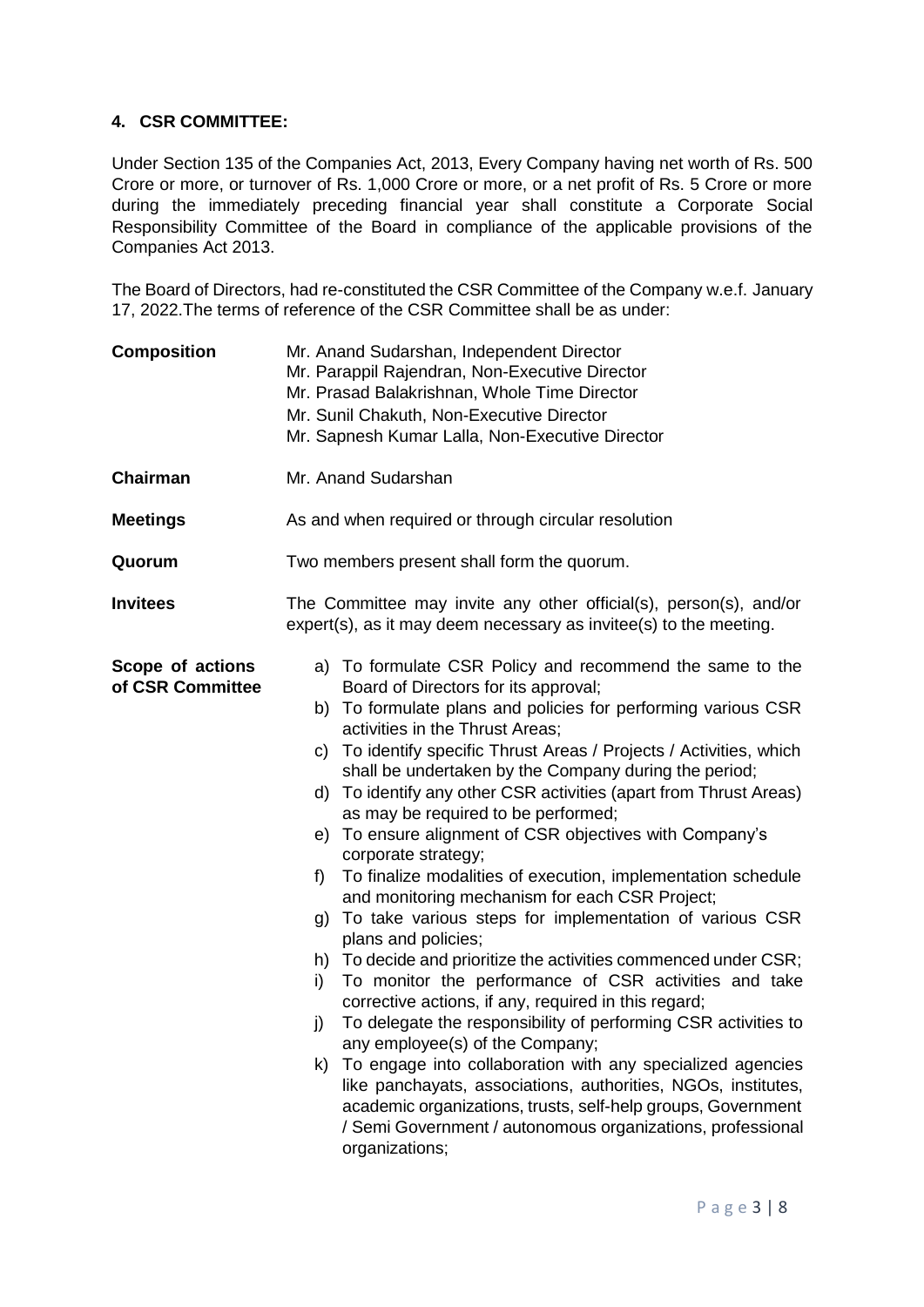- l) To terminate the engagement, if required, with such specialized agencies engaged for the purpose of performing CSR activities;
- m) To recommend to the Board, the annual budget of CSR activities;
- n) To recommend to the Board, all unplanned expenditure incurred for the CSR activities;
- o) To ensure proper fund utilization for accomplishment of objectives;
- p) To determine and recommend the source of funds / resources for the purpose of carrying on CSR activities, to the Board of Directors for their approval;
- q) To develop mechanism to actively engage with all stakeholders, inform them of inherent risk and mitigate them where they occur;
- r) To develop and maintain integrity of reporting to any external stakeholder;
- s) To evaluate the Company's social responsibility status annually;
- t) To review, approve and place before the Board of Directors, the Action Taken Report for CSR activities undertaken during the year;
- u) To provide 'Annual Report on CSR Activities' to the Board of Directors for inclusion in the Company's Annual Report;
- v) To get the special audit done for CSR activities, if need be, and place the Audit Report before the Board of Directors;
- w) To ensure compliance of Companies Act, 2013 and other applicable statutory provisions from time to time;
- x) To perform any other duty as may be delegated by the Board of Directors of the Company from time to time;
- y) To comply with provisions of CSR Policy, monitor the same periodically and make recommendations to the Board of Directors for amendments, as may be deemed appropriate;
- z) To do all such other acts, deeds and things that may be required for performance of CSR activities.

In carrying out the responsibilities, the CSR Committee policies and procedures shall remain flexible in order to respond to changing conditions and circumstances.

# **5. SOURCE OF FUNDS:**

a) The Board of Directors, upon recommendation of the CSR Committee, may annually allocate the funds for carrying out the CSR activities in synchronization with the schedule of activities proposed to be undertaken during the year. The criteria of allocation of funds shall be at the sole discretion of the Board of Directors. The total limit of the funds earmarked for the CSR activities shall not be less than 2% of the average net profit of the Company during the three immediately preceding financial years or such other amount as may be prescribed by law.

In case the Company spends an amount in excess of the minimum required CSR spend provided under law, such excess amount may be set off against the future requirement to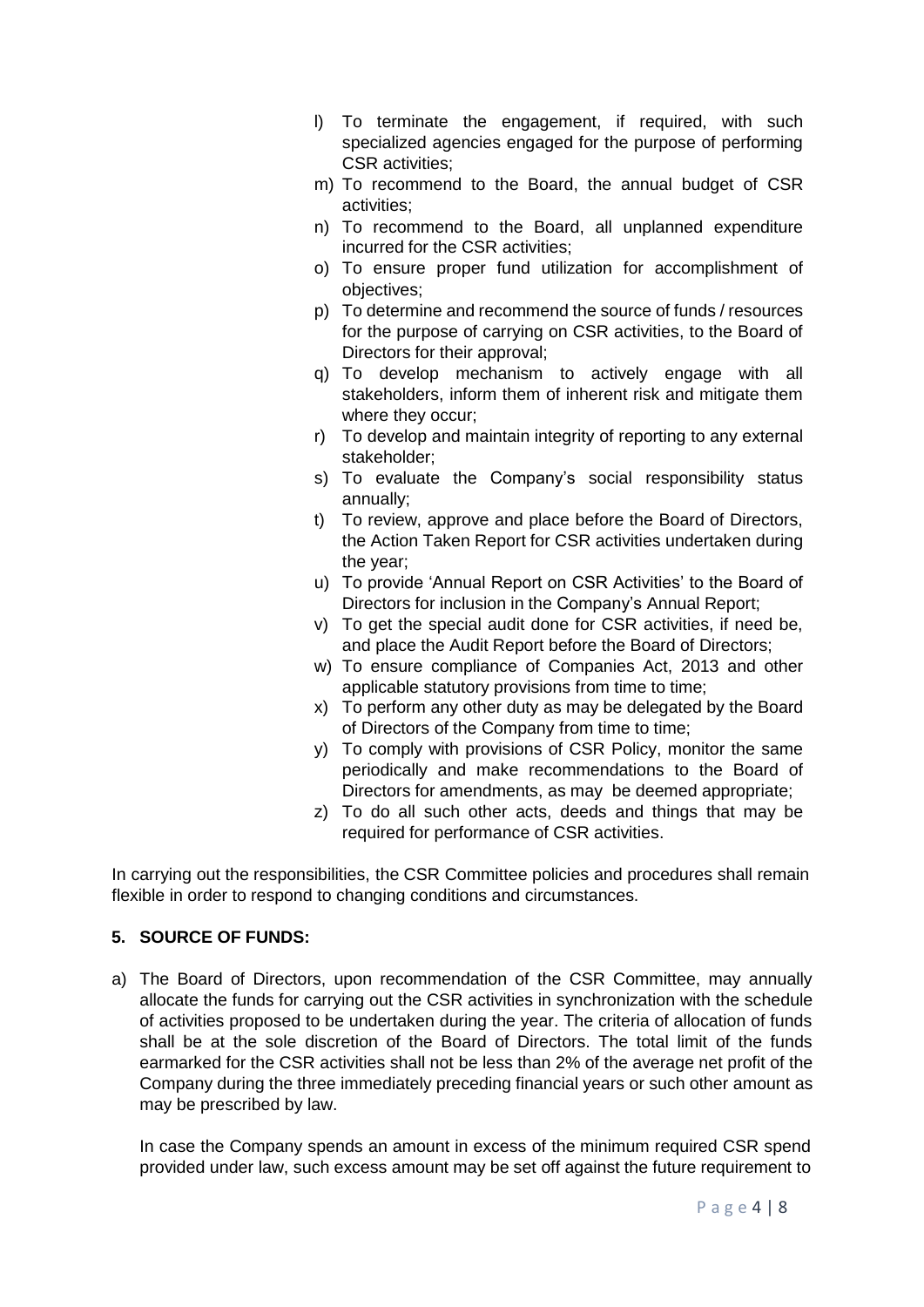spend up to immediate succeeding three financial years (or such other prescribed period) subject to the conditions that –

(i) the excess amount available for set off shall not include the surplus arising out of the CSR activities, if any.

(ii) the Board of the company shall pass a resolution to that effect.

- b) The net profit referred above shall be the net profit of the Company calculated in accordance with provisions of Section 198 of the Companies Act, 2013, but shall not include the following:
	- (i) Any profit arising from any overseas branche(s) of the Company, whether operated as a separate company or otherwise; and
	- (ii) Any dividend received from other companies in India, which are covered under and complying with provisions of Section 135 of the Companies Act, 2013.
- c) In case any new project is undertaken by the CSR Committee, it may request the Board of Directors for additional grant during the year, which the Board of Directors may approve at its sole discretion.
- d) Any amount unspent / unutilized from CSR allocation of a particular year, will be utilized as per the applicable provision of the Companies Act, 2013 for the purpose of CSR activities only.
- e) Any surplus arising out of the CSR Project(s) / programs / activities shall not form part of the business profits of the Company. Such income or surplus:
	- shall be ploughed back into the same project or shall be transferred to the Unspent CSR Account and spent in pursuance of CSR policy and annual action plan of the company; or
	- shall be transferred to a Fund specified in Schedule VII of the Companies Act, 2013, within a period of six months of the expiry of the financial year.

# **6. PERMISSIBLE CSR EXPENDITURE:**

- a) The CSR expenditure shall include all expenditure including contribution to corpus for CSR Project or programs relating to CSR activities approved by the Board on recommendation of the CSR Committee but does not include any expenditure on any item not in conformity or not in line with the activities which fall within the purview of Schedule VII of the Companies Act, 2013.
- b) The CSR Projects undertaken in India shall only be considered for CSR expenditure.
- c) The CSR Committee may spend funds in building CSR capacities of Company's personnel or personnel of Implementation Agency through institutions with established track record of at least three financial years. However, such expenditure including any other administrative expenditure shall not exceed 5% of total CSR expenditure of the Company in any one financial year.
- d) The CSR amount may be spent by a company for creation or acquisition of a capital asset, as may be specified under the Act.

# **7. IDENTIFICATION OF PROGRAMS:**

The CSR Committee shall identify the CSR Project / programs / activities on the basis of following measures:

- a) Need Identification Studies done by professional institutions / agencies; or
- b) Internal need assessment done by team at local level; or
- c) Receipt of proposal from district administration / government; or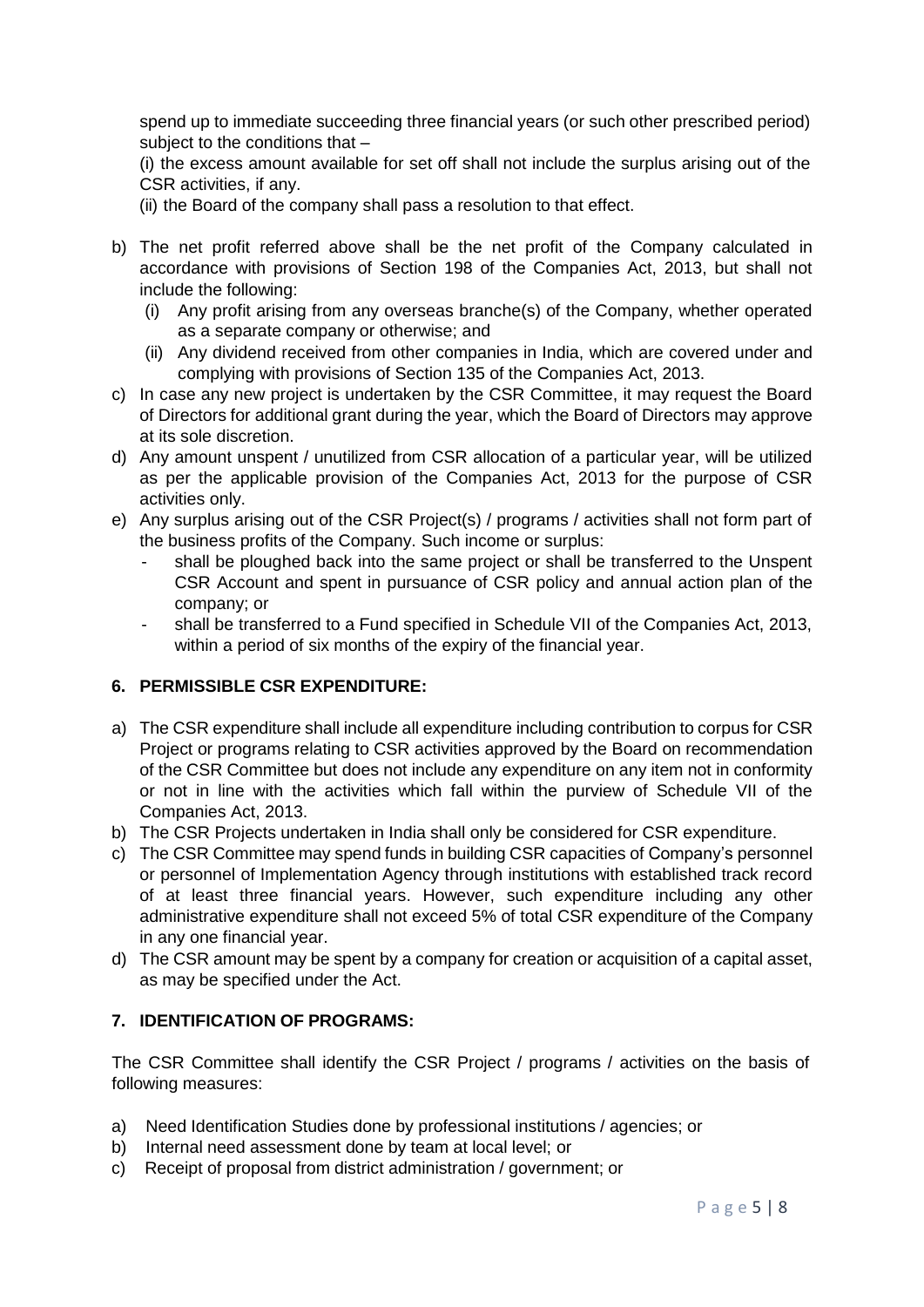d) Discussions or requests received from other Civic bodies / NGOs etc.

The activities carried out by the Company in normal course of business shall not form part of CSR activities.

### **8. IMPLEMENTATION:**

- a) The investment in CSR activities should be project based (each such project is referred to as "CSR Project") and for every CSR Project, time framed periodic milestones should be finalized at the outset. The CSR Committee shall finalize the modalities of execution of each CSR Project along with its implementation schedule and monitoring mechanism thereof.
- b) The CSR Projects shall be implemented and executed through a registered trust or a registered society or company established under Section 8 of the Companies Act, 2013 (erstwhile Section 25 of the Companies Act, 1956) by the Company or its holding or subsidiary or associate company (hereinafter referred to as "Implementation Agency"). CSR Projects could thus be implemented through NIIT Foundation and NIIT Institute of Information Technology, not-for-profit societies registered under Societies Registration Act, 1860.
- c) The Company may also collaborate with other companies for undertaking projects or programs in such a manner that CSR Committees of respective companies are in a position to report separately on such projects or programs.
- d) In case the Implementation Agency is not established by the Company and any external agency is to be involved, then such external agency shall have an established track record of three years in undertaking similar projects or programs and also meet with any other applicable criteria as may be specified from time to time.
- e) The modalities of utilization of funds by the Implementation Agency along with monitoring and reporting mechanism shall be specified by the CSR Committee;
- f) The Implementation Agency shall submit periodic performance report (including fund utilization report) to the Committee for their action thereon.
- g) The Company shall give preference to the local area and areas around it where it operates and
- h) The CSR Project / programs that benefit only the employees of the Company and their families shall not be considered as CSR activity for the purpose of the Act.

# **9. ACTION PLAN**

The CSR Committee shall formulate and recommend to the Board, an annual action plan at the beginning of every year in pursuance of its CSR policy, which shall include the following, namely:-

- (a) the list of CSR projects or programmes that are approved to be undertaken in areas or subjects specified in Schedule VII of the Companies Act, 2013;
- (b) the manner of execution of such projects or programmes;
- (c) the modalities of utilisation of funds and implementation schedules for the projects or programmes;
- (d) monitoring and reporting mechanism for the projects or programmes; and
- (e) details of need and impact assessment, if any, for the projects undertaken by the company:

Provided that Board may alter such plan at any time during the financial year, as per the recommendation of its CSR Committee, based on the reasonable justification to that effect.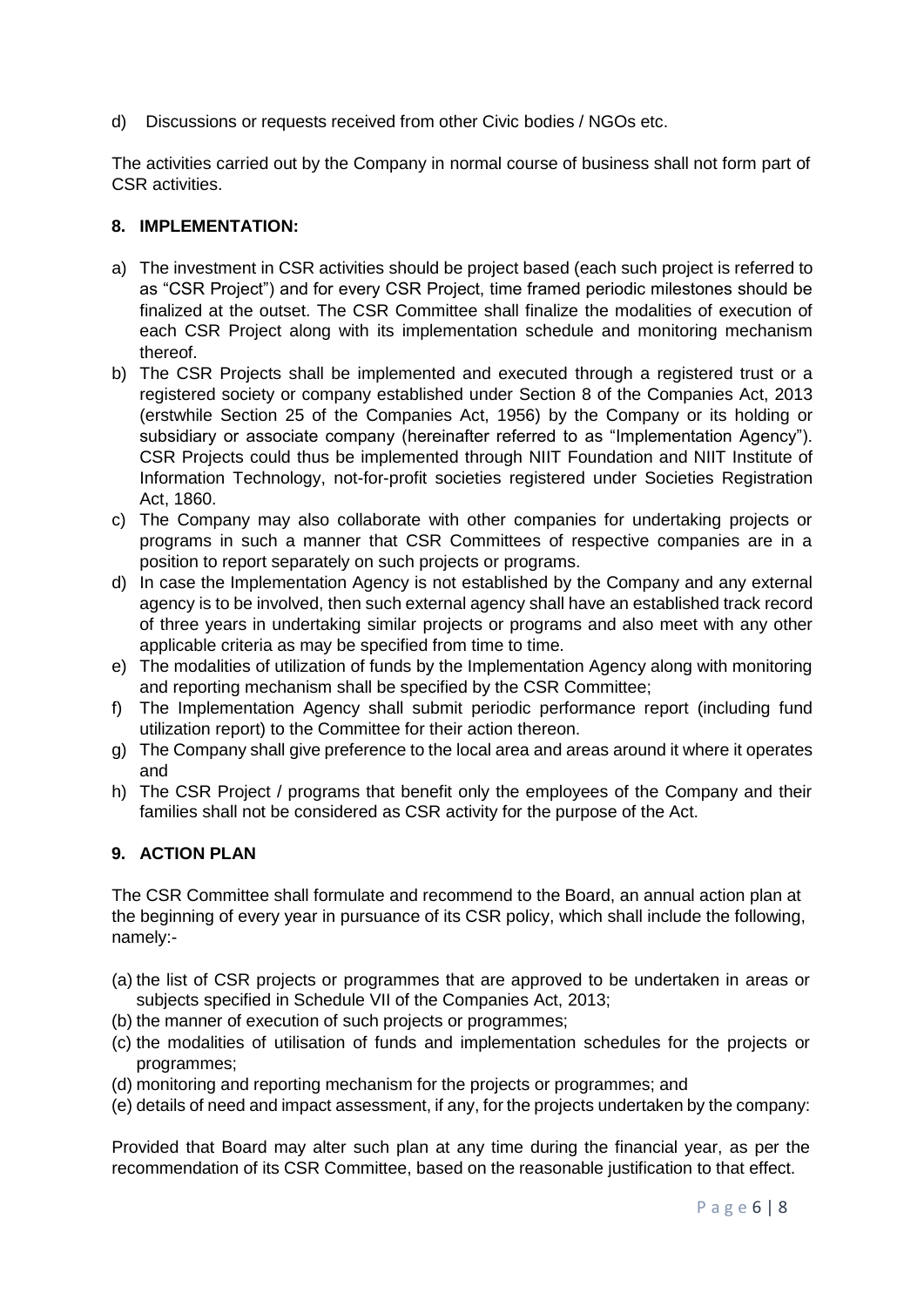### **10. MONITORING:**

The CSR Committee shall institute a transparent monitoring mechanism for implementation of CSR Projects and regularly monitor the activities undertaken by measuring the performance with the benchmarked milestones. The CSR Committee or any person authorized by it shall also obtain feedback from the direct beneficiaries of the CSR activities of the Company. The detailed monitoring report along with feedback shall be submitted to the Board of Directors for their consideration thereon.

The CSR Committee may also conduct impact studies on a periodic basis, through independent professional third parties / professional institutions, especially on strategic and high value programs.

In case of CSR projects sponsored by third parties, periodic certificates depicting the status of the project, end-use fund utilization and other requisite details shall be provided to the sponsor at regular interval and upon completion of the project.

### **11. IMPACT ASSESSMENT**

- Regular and interactive feedback sessions may be conducted at all levels of the NGOs or any other implementing agency through which CSR activities are being undertaken as well as the respective beneficiaries of all CSR activities undertaken by the Company.
- Field visits may be conducted at regular intervals to ensure effective implementation.
- Proper documentation may be done in an MIS format to record key observations of such feedback sessions and field-visits.
- Whenever the Company has average CSR obligation of ten crore rupees or more (or such other amount as may be provided under applicable law) in the three immediately preceding financial years, the Company shall undertake impact assessment of its CSR projects having outlays of one crore rupees or more, and which have been completed not less than one year before undertaking the impact study, through an independent agency. Reports shall be prepared pursuant to such evaluation/assessment. The impact assessment reports shall be placed before the Board and shall be annexed to the annual report on CSR.

Further impact assessment expenditure towards Corporate Social Responsibility for that financial year, shall not exceed five percent of the total CSR expenditure for that financial year or fifty lakh rupees, whichever is less.

# **12. INFORMATION DISSEMINATION:**

The CSR Committee shall prepare an annual report on CSR, in the format prescribed under the Act and such report shall be included in the Board's report annexed to the financial statements. The report shall be signed by the Chairman of the CSR Committee and anyone Director of the Company.